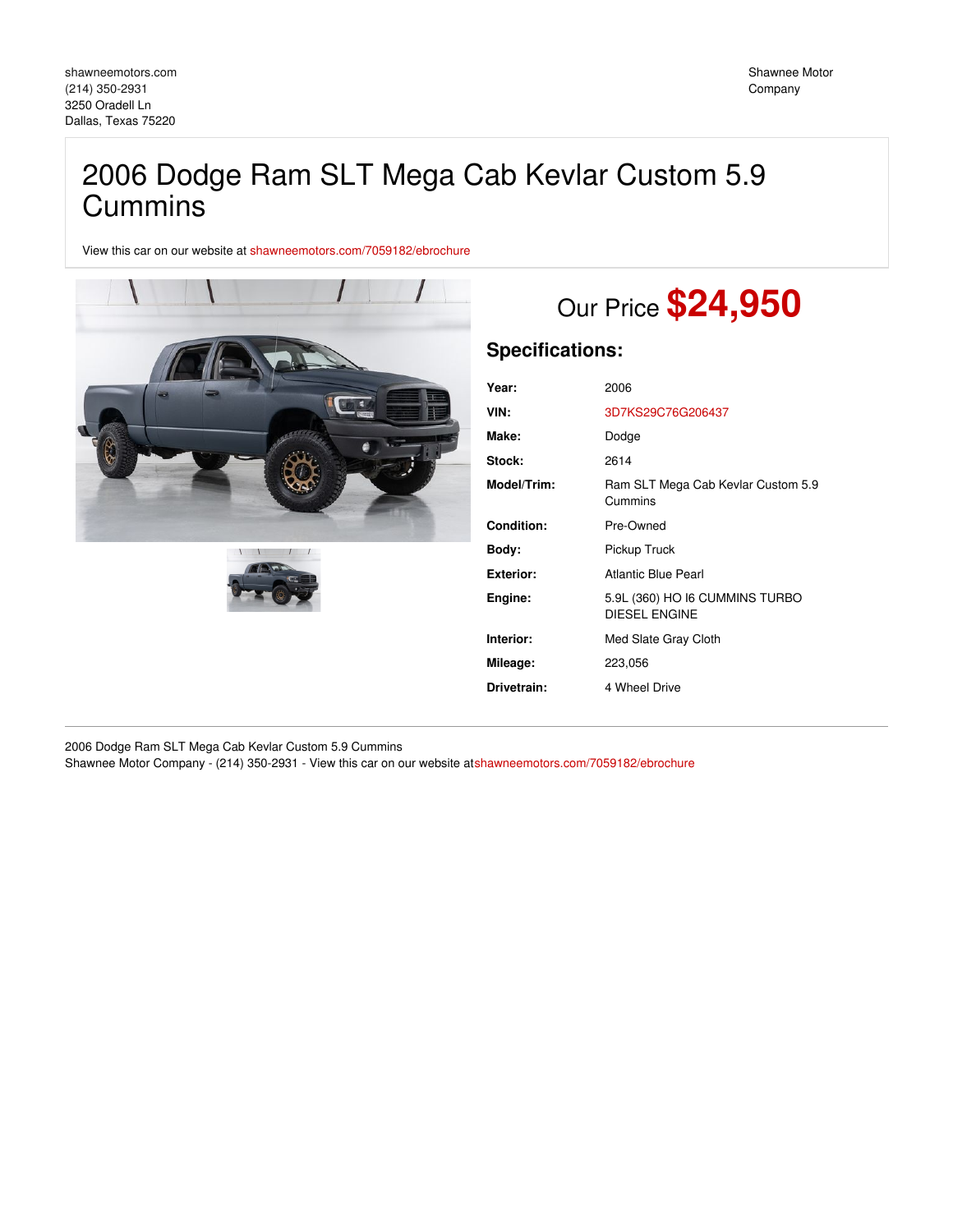

2006 Dodge Ram SLT Mega Cab Kevlar Custom 5.9 Cummins Shawnee Motor Company - (214) 350-2931 - View this car on our website a[tshawneemotors.com/7059182/ebrochure](https://shawneemotors.com/vehicle/7059182/2006-dodge-ram-slt-mega-cab-kevlar-custom-5-9-cummins-dallas-texas-75220/7059182/ebrochure)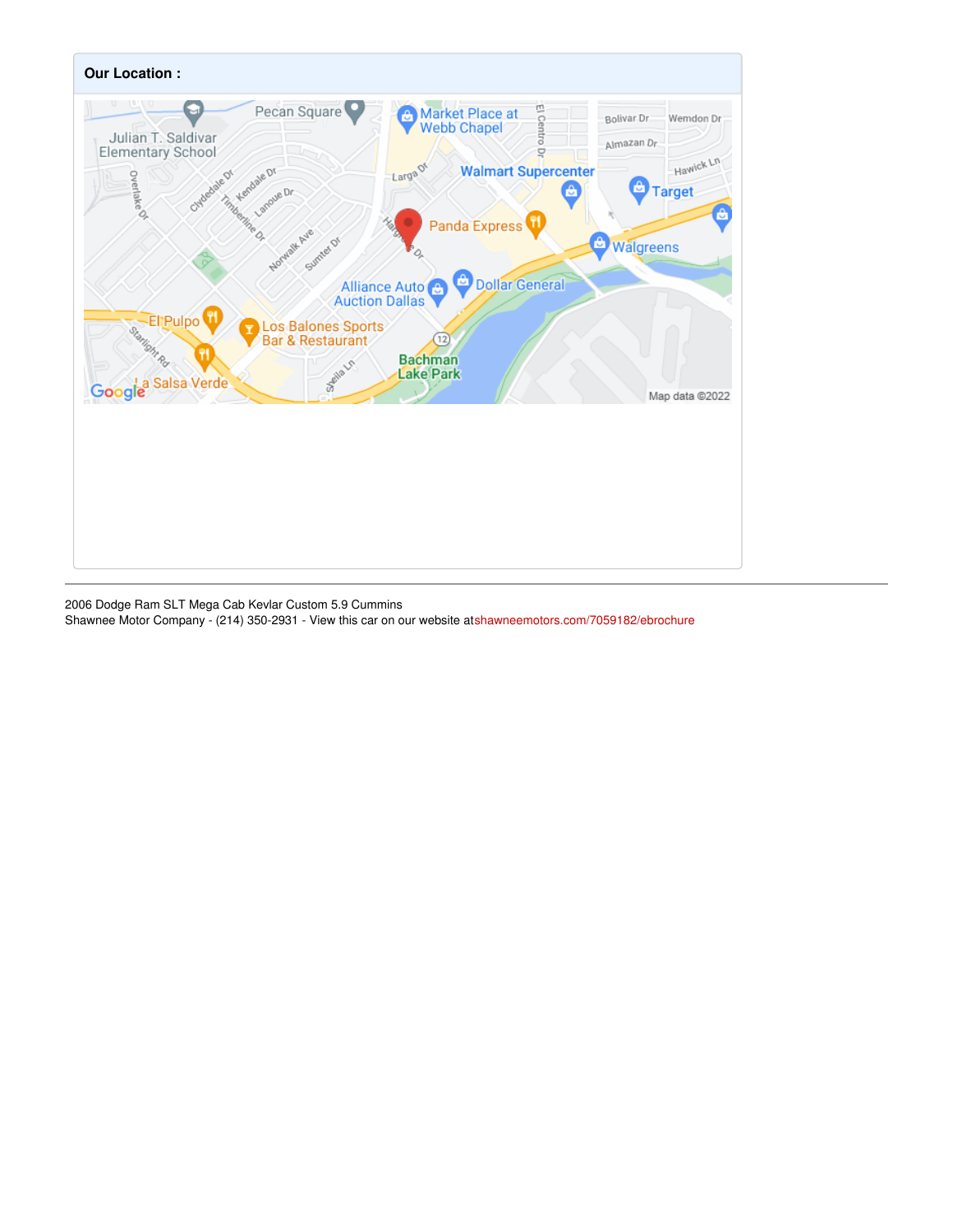## **Installed Options**

#### **Interior**

- Instrument cluster-inc: 120 MPH primary speedometer, tachometer
- Instrument panel color-keyed bezel- Mini floor console- Non adjustable pedals
- Overhead console w/trip computer- Passenger assist handle
- Passenger side visor vanity mirror- Pwr locks- Pwr windows w/driver one-touch down
- Rear 60/40 split bench seat Rear underseat compartment storage
- Remote keyless entry- Sentry key theft deterrent system- Speed control
- Tilt steering column- Front & rear floor mats- Floor tunnel insulation
- Floor covering carpeting- Fixed long mast antenna- Day/night rearview mirror
- Cloth 40/20/40 split bench seat Cigar lighter- Cab back storage- Air conditioning
- AM/FM stereo w/CD player-inc: CD changer control, (4) speakers 4-spoke steering wheel - 12V pwr outlet

#### **Exterior**

- Variable speed intermittent windshield wipers Trailer tow wiring-inc: 4-pin connector
- Trailer tow group-inc: Class IV receiver hitch, 7-pin wiring harness Tinted glass
- Monotone paint- Front air dam- Fold away pwr heated exterior mirrors Cargo lamp
- Bright rear bumper- Bright grille- Bright front bumper- Body-color upper front fascia

#### **Safety**

- Instrument cluster-inc: 120 MPH primary speedometer, tachometer
- Instrument panel color-keyed bezel- Mini floor console- Non adjustable pedals
- Overhead console w/trip computer- Passenger assist handle
- Passenger side visor vanity mirror- Pwr locks- Pwr windows w/driver one-touch down
- Rear 60/40 split bench seat Rear underseat compartment storage
- Remote keyless entry- Sentry key theft deterrent system- Speed control
- Tilt steering column- Front & rear floor mats- Floor tunnel insulation
- Floor covering carpeting- Fixed long mast antenna- Day/night rearview mirror
- Cloth 40/20/40 split bench seat Cigar lighter- Cab back storage- Air conditioning
- AM/FM stereo w/CD player-inc: CD changer control, (4) speakers 4-spoke steering wheel
- 12V pwr outlet

#### **Mechanical**

- 10.5" rear axle ring gear diameter- 136-amp alternator
- 17" x 8" steel chrome clad wheels 3.73 axle ratio- 34 gallon fuel tank
- 5-speed automatic transmission w/OD- 5.7L (350) SMPI V8 HEMI "Magnum" engine
- 5200# front axle- 6.3' pickup box- 8800# GVWR- Aux transmission oil cooler
- Electronic shift-on-the-fly transfer case- Electronically controlled throttle- Four wheel drive
- Front stabilizer bar- Full size spare tire w/17" steel wheel, winch type carrier
- HD engine cooling- HD front/rear shock absorbers- LT265/70R17E all-season BSW tires
- Lock-up torque converter- Pwr 4-wheel anti-lock disc brakes- Pwr steering

## **Option Packages**

#### **Factory Installed Packages**

\$5,555 - 5.9L (360) HO I6 CUMMINS TURBO DIESEL ENGINE -inc: 750-amp maintenance-free battery, 9000# GVWR

\$5,555 Option Packages Total

-